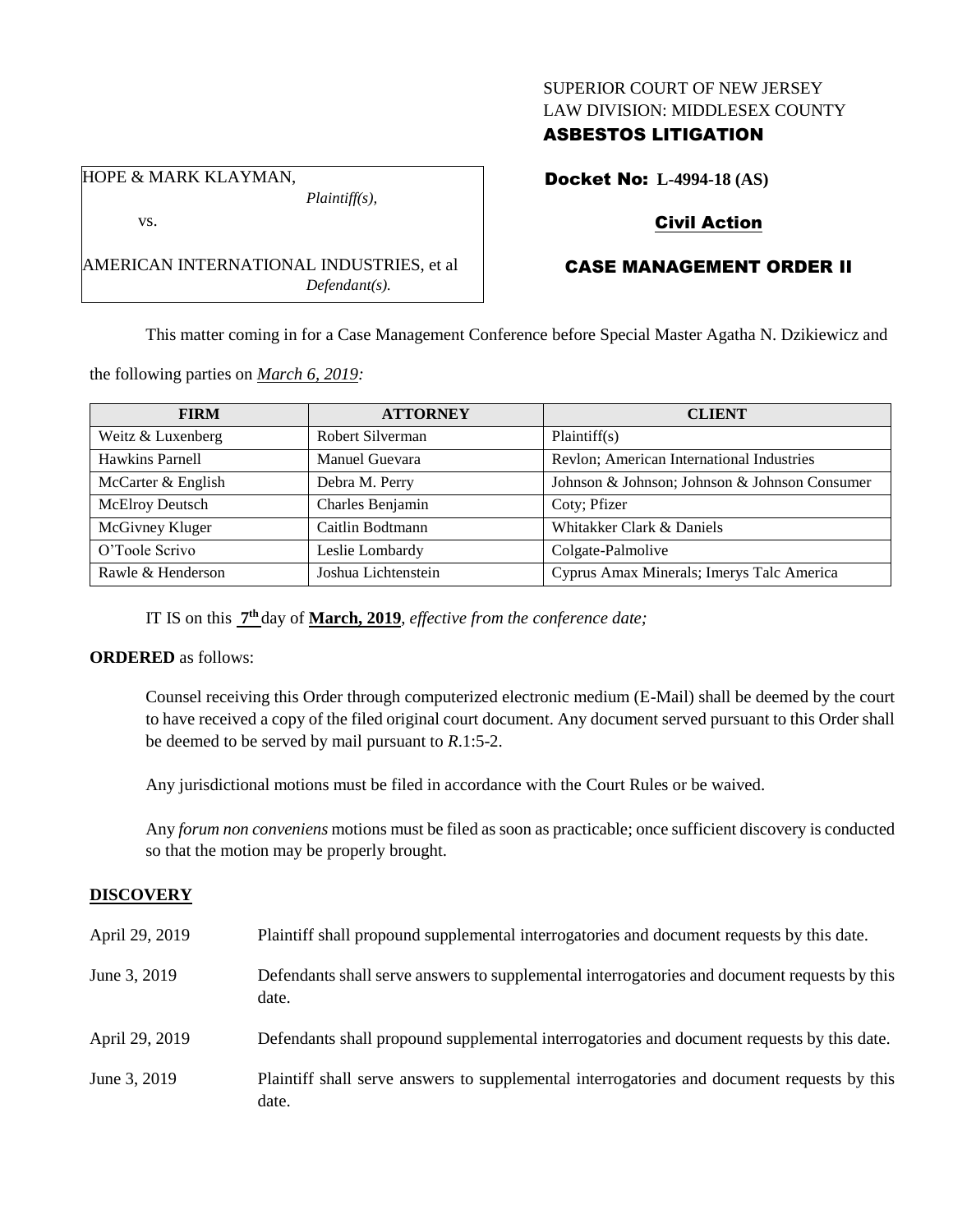- November 29, 2019 Fact discovery, including depositions, shall be completed by this date. Plaintiff's counsel shall contact the Special Master within one week of this deadline if all fact discovery is not completed.
- November 29, 2019 Depositions of corporate representatives shall be completed by this date.

#### **EARLY SETTLEMENT**

April 17, 2020 Settlement demands shall be served on all counsel and the Special Master by this date.

#### **MEDICAL EXPERT REPORT**

- December 31, 2019 Plaintiff shall serve medical expert reports by this date.
- December 31, 2019 Upon request by defense counsel, plaintiff is to arrange for the transfer of pathology specimens and x-rays, if any, by this date.
- February 28, 2020 Defendants shall identify its medical experts and serve medical reports, if any, by this date. In addition, defendants shall notify plaintiff's counsel (as well as all counsel of record) of a joinder in an expert medical defense by this date.

#### **LIABILITY EXPERT REPORTS**

- December 31, 2019 Plaintiff shall identify its liability experts and serve liability expert reports by this date or waive any opportunity to rely on liability expert testimony.
- February 28, 2020 Defendants shall identify its liability experts and serve liability expert reports, if any, by this date or waive any opportunity to rely on liability expert testimony.

#### **SUMMARY JUDGMENT MOTION PRACTICE**

- February 27, 2020 Plaintiff's counsel shall advise, in writing, of intent not to oppose motions by this date.
- March 12, 2020 (Thurs.) Summary judgment motions shall be filed no later than this date.
- April 9, 2020 *(Thurs.)* Last return date for summary judgment motions.

#### **EXPERT DEPOSITIONS**

May 8, 2020 Expert depositions shall be completed by this date. To the extent that plaintiff and defendant generic experts have been deposed before, the parties seeking that deposition in this case must file an application before the Special Master and demonstrate the necessity for that deposition. To the extent possible, documents requested in a deposition notice directed to an expert shall be produced three days in advance of the expert deposition. The expert shall not be required to produce documents that are readily accessible in the public domain.

#### **PRE-TRIAL AND TRIAL**

May 19, 2020 @ 10:00am Settlement conference. All defense counsel shall appear with authority to negotiate settlement and have a representative authorized to negotiate settlement available by phone.

 $\_$  ,  $\_$  ,  $\_$  ,  $\_$  ,  $\_$  ,  $\_$  ,  $\_$  ,  $\_$  ,  $\_$  ,  $\_$  ,  $\_$  ,  $\_$  ,  $\_$  ,  $\_$  ,  $\_$  ,  $\_$  ,  $\_$  ,  $\_$  ,  $\_$  ,  $\_$  ,  $\_$  ,  $\_$  ,  $\_$  ,  $\_$  ,  $\_$  ,  $\_$  ,  $\_$  ,  $\_$  ,  $\_$  ,  $\_$  ,  $\_$  ,  $\_$  ,  $\_$  ,  $\_$  ,  $\_$  ,  $\_$  ,  $\_$  ,